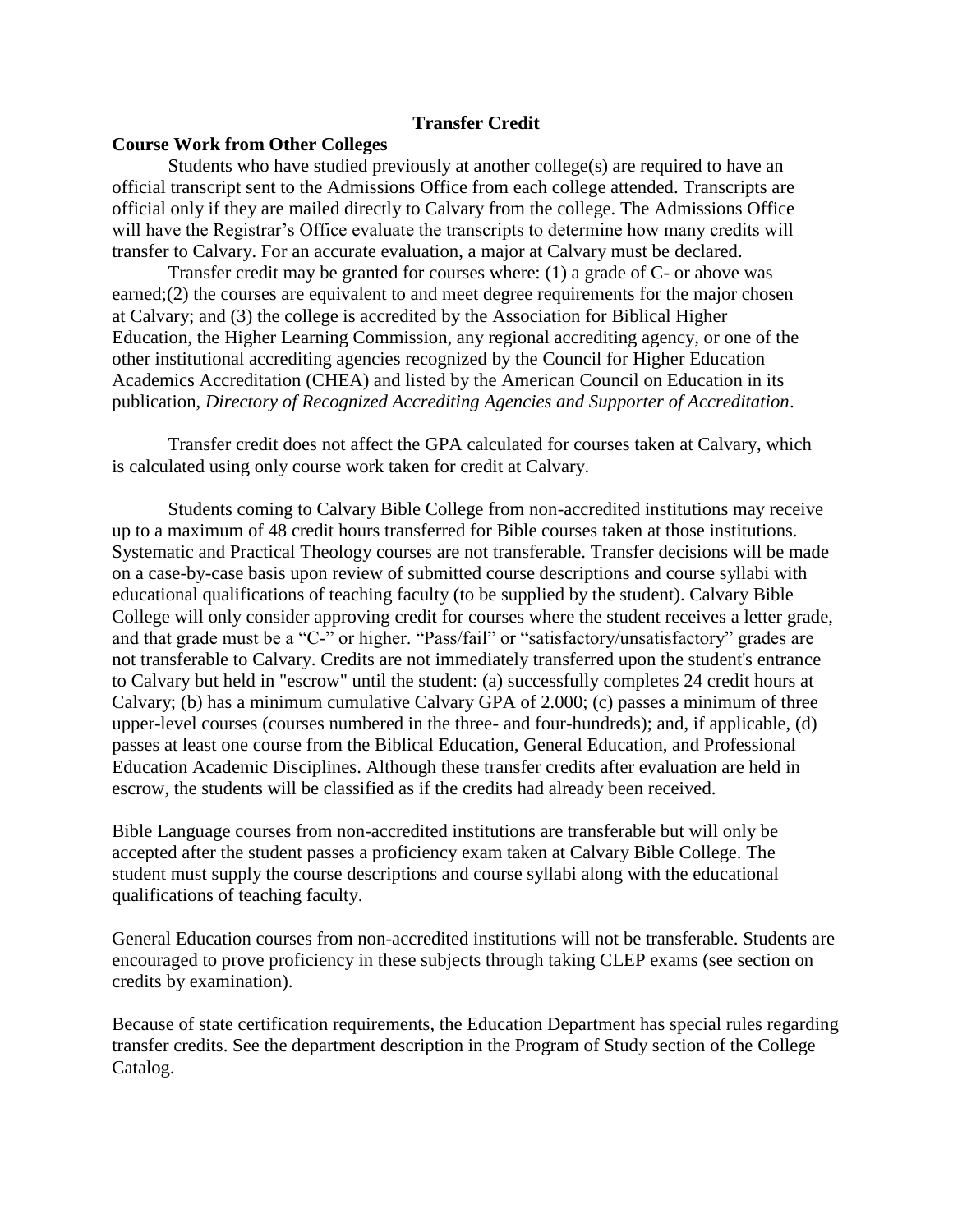### **Distance Learning Courses**

College-level distance education courses are to meet the same transfer credit requirements as other transfer courses. A maximum of thirty-nine (39) hours of distance education courses may be used to complete a bachelor's degree, eighteen (18) hours to complete an associate's degree, and nine (9) hours to complete a certificate. Certificate students may only take distance education courses from Calvary Bible College. Any credit(s) to be transferred to Calvary (including distance education courses) from other institutions granting college-level academic credit are to be completed and official transcripts received by the Registrar's Office no later than the Wednesday prior to Commencement. Students who need to transfer a significant number of hours from other institutions to achieve a major or minor requirement are advised to schedule these courses beginning in their sophomore year so as not to delay graduation

### **Articulation Agreements**

Calvary Bible College has reciprocal articulation agreements with other colleges which allow students to seek degrees not completely offered at Calvary. Calvary has articulation agreements with the following institutions:

Johnson County Community College; Overland Park, KS Kansas City Kansas Community College; Kansas City, KS Metropolitan Community College; Kansas City, MO University of Central Missouri; Warrensburg, MO University of Missouri-Kansas City, College of Arts and Sciences; Kansas City, MO

In addition, Calvary Bible College has program specific agreements with the following institutions:

## Graduate Institute of Applied Linguistics; Dallas, TX

To fulfill the degree requirements for the BA PDS: Linguistics, Calvary accepts grades and credits awarded by the Graduate Institute of Applied Linguistics (GIAL), for courses in which the student was authorized by Calvary's Registrar to enroll in.

### School of Missionary Aviation Technology; Ionia, MI

To fulfill the degree requirements for the BS PDS: Airframe & Power Plant Mechanics, Calvary recognizes 42 semester hours of credit from the School of Missionary Aviation Technology (SMAT), for completing and earning a certificate in Airframe and Power Plant Mechanics (A & P Program) from SMAT for which the student was authorized by Calvary's Registrar to enroll in and attend.

To fulfill the degree requirements for the minor in Aviation Flight Training, Calvary recognizes 21 semester hours of credit from the School of Missionary Aviation Technology (SMAT), for completing and earning a certificate in Aviation Flight Training from SMAT for which the student was authorized by Calvary's Registrar to enroll in and attend.

#### Children's Ministries Institute; Warrenton, MO

To fulfill the degree requirements for the AA in Children's Ministry, BS in Ministry Studies: Children's Ministry, or the minor in Children's Ministry, Calvary accepts grades and awards 15 credit hours awarded by Children's Ministries Institute (CMI), for the approved CMI program located in the Calvary catalog, for which the student was enrolled in by Calvary's Registrar.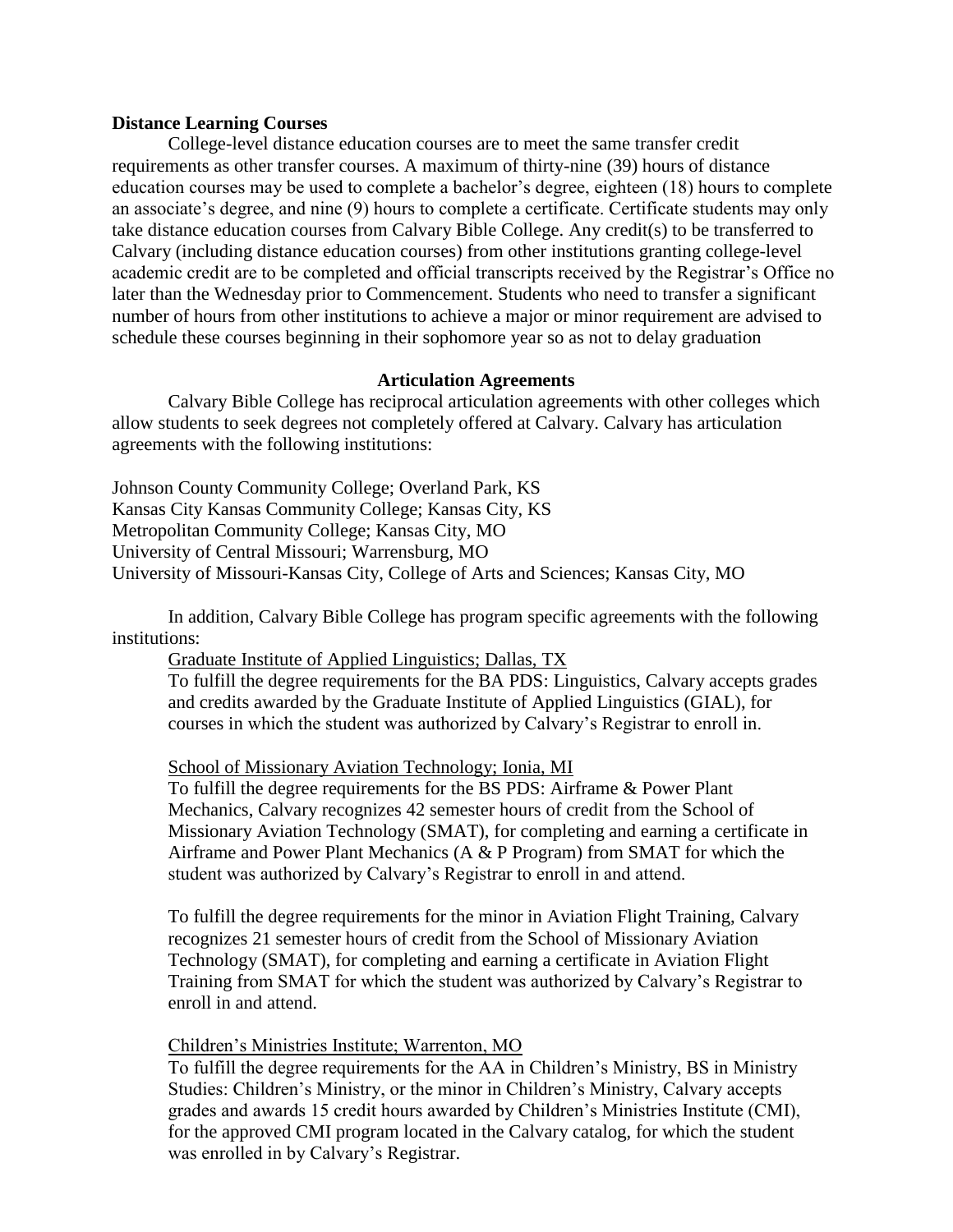## New Tribes Bible Institute; Jackson, MI

To fulfill the degree requirements of programs that have been approved by both New Tribes and Calvary. Calvary will accept grades and credits awarded by New Tribes Bible Institute from only those Bible and theology courses that have been evaluated, approved, enrolled and completed by New Tribes students transferring to Calvary.

### Pyeongtaek, University; Pyeongtaek, South Korea

To encourage student exchanges between the Music Departments and collaborative music related ventures such as summer music camps. Transfer credits for Calvary students studying at Pyeongtaek University are subject to existing transfer credit requirements as published in the College Catalog. Credits transferred from Pyeongtaek University may not exceed 24% of the student's program.

### **Education Services Agreement**

US Army Training & Doctrine Command; Fort Eustis, VA To fulfill the degree requirements for the BS PDS: Military Science, Calvary has an Education Service Agreement with the US Army Training & Doctrine Command in which students enrolled by Calvary's Registrar for the approved Military Science Academics program listed in the Calvary catalog attend Missouri Western University in St. Joseph, MO.

## **Credit by Examination**

Calvary Bible College offers superior students options to enhance or accelerate their academic programs through credit by examination. Students may earn college credit by demonstrating sufficient knowledge or proficiency in General Education areas. The Registrar's Office can provide more detailed information regarding the specific exams accepted and scores required.

Test credit will not be posted to your Calvary Bible College academic record until official scores are received directly from the testing agency. Test scores should be sent to Calvary Bible College, 15800 Calvary Rd., Kansas City, MO, 64147. Only 30 hours of test credits or 25% of the total hours of the major attempt (whichever is less) can be applied toward your degree, regardless of the type attempted.

Students may gain credit for General Education and Language courses at Calvary Bible College by earning the appropriate score on the one of these exams:

## **Advanced Placement Program**

Calvary awards credit for satisfactory scores on Advanced Placement (AP) program examinations. A minimum score of 3 (or higher) is required. An official transcript from the AP program is required in order to be granted credit. AP credit will be accepted only in the first two semesters of enrolling at Calvary. For further information regarding the AP exams, contact a high school counseling office or the Registrar's Office at Calvary.

## **International Baccalaureate**

International Baccalaureate examinations are tests taken as the culmination of a special high school study program. Several of the Higher Level exams count for credit if the score earned is a 5 or higher. Credit for these exams is given on a case by case basis upon evaluation by the Registrar's Office.

## **College Level Examination Program**